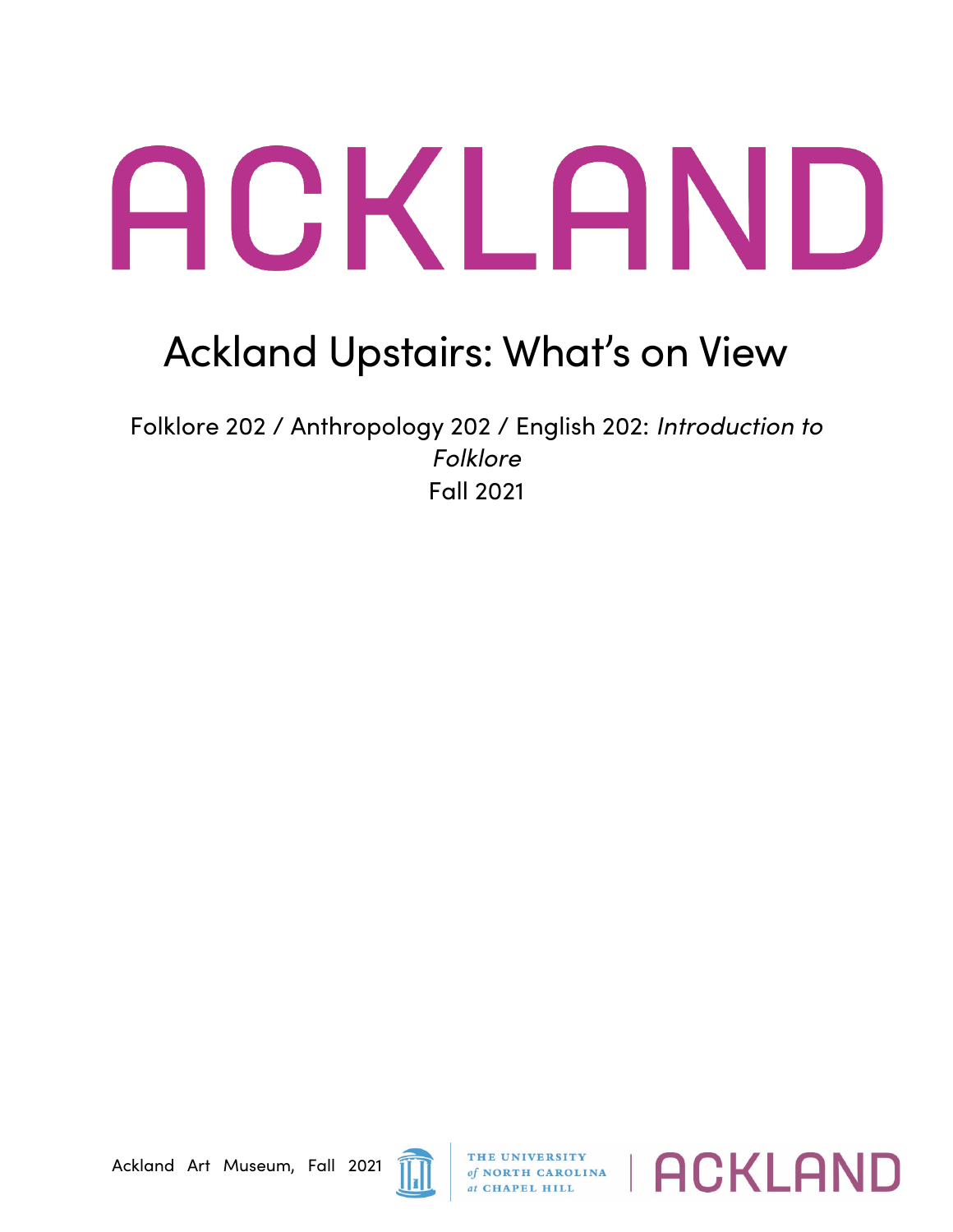| Unidentified artist<br>Egyptian, Late Period (c. 664 – 343 BCE) to<br>Ptolemaic Period (305 - 30 BCE)<br><b>Bes Amulet, c. 664-30 BCE</b><br>unglazed bright blue faience<br>Ackland Fund, 62.19.8                                         |  |
|--------------------------------------------------------------------------------------------------------------------------------------------------------------------------------------------------------------------------------------------|--|
| Egyptian, Late Period (c. 664 - 343 BCE) to<br>Ptolemaic Period (305 - 30 BCE)<br>Pataikos Amulet, c. 664-30 BCE<br>bright blue faience<br>Ackland Fund, 62.19.10                                                                          |  |
| Unidentified artist<br>Mexican, Colima<br>Dog Effigy Vessel, 200 BCE-300 CE<br>polished earthenware with red paint<br>Ackland Fund, 65.15.1                                                                                                |  |
| Unidentified artist<br>Democratic Republic of the Congo<br>Figure of St. Anthony, c. 1970<br>wood<br><b>UNC Art Department Collection, by</b><br>exchange, 2021.7                                                                          |  |
| Unidentified artist<br>Chinese, Song dynasty (960 - 1279)<br>Pair of Funerary Jars with Covers, 960-1279<br>porcelaneous stoneware with yingqing<br>(qingbai) celadon glaze<br>Gift of Smith Freeman and Austin Scarlett,<br>2009.26.9.1-2 |  |
| Unidentified artist<br>northern Nigerian, Cham culture<br><b>Ritual Healing Vessel (Itinate)</b><br>clay<br>Gift of Charles Jones African Art, 2006.35.2                                                                                   |  |
| <b>Bessie Harvey</b><br>American, 1929 - 1994<br><b>Staff, c. 1988</b><br>found wood, feathers, and paint<br>Gift of the Arnett Collection and Ackland<br>Fund, 2010.51.2                                                                  |  |